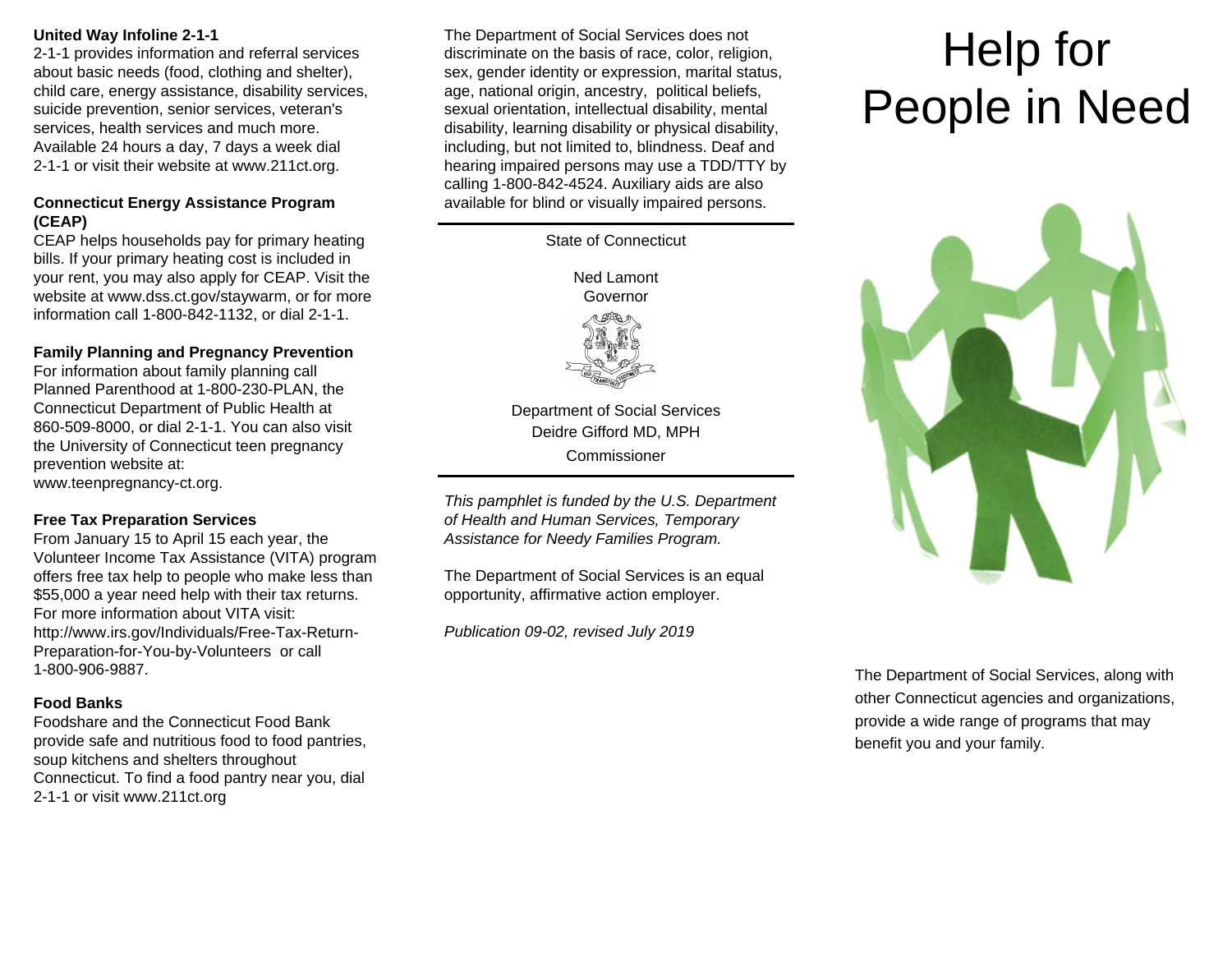# **Access Health CT (AHCT) and HUSKY Programs**

Connecticut residents who need medical insurance should apply online at www.accesshealthct.com or by calling 1-855-805-4325. Residents may apply in person at AHCT Enrollment Centers or DSS offices. Benefits include preventive care, physician visits, prescriptions, vision care, dental care, physicals, mental health and substance abuse services, durable medical equipment, emergency and hospital care. Those who have pre-existing conditions cannot be denied. If you have questions call 1-855-805-4325.

## **Housing**

For information about the Housing Choice Voucher program visit the Department of Housing website at www.ct.gov/doh. There you may register your email address to be notified when a Housing Choice Voucher waiting list opens. You can also dial 2-1-1 or visit www.211ct.org for information about low-cost housing options, as well as other housing services such as eviction and foreclosure prevention, security deposits and shelters for the homeless or victims of domestic violence.

# **Care 4 Kids Child Care**

Care 4 Kids helps low-to-moderate income families in Connecticut pay for child care costs. To learn more about Care 4 Kids, visit the website at:www.ctcare4kids.com or call 1-888-214-KIDS (5437) Monday, Tuesday, Wednesday, Friday 8 am- 5 pm, Thursdays 8am - 6pm.

# **Women Infants & Children (WIC)**

WIC is a special supplemental food program that provides nutritious foods, milk, juice, formula and other items to low-income pregnant or breastfeeding women, infants and children up to age 5. To get more information visit www.ct.gov/ dph or call 1-800-741-2142.

## **Supplemental Nutrition Assistance Program (SNAP)**

SNAP is a nutrition program that helps lowincome individuals and families buy food. SNAP is funded by the U.S. Department of Agriculture and administered in Connecticut by DSS. Benefits are provided through an Electronic Benefits Transfer (EBT) card that works just like a regular debit card. You can use your EBT card at most grocery stores and at some farmer's markets. All SNAP recipients are eligible to receive free nutrition education.

For more information and to find out where to apply, visit www.ct.gov/SNAP or dial 2-1-1.

# **SNAP Employment & Training(E&T)**

In addition to direct food benefits, SNAP recipients, not receiving Temporary Family Assistance, may be eligible for free vocational training. DSS partners with all community colleges and several community based organizations to provide training opportunities to SNAP recipients. E&T is a voluntary work program designed to help participants gain skills needed to find employment. SNAP recipients may self-enroll with an approvedprovider.

For more information visit www.ct.gov/SNAP

# **School Breakfast and School Lunch Programs**

These programs provide nutritionally balanced meals to school children for free or at a small cost. Families may apply for the programs by submitting a Household Income Application which is provided by the school. The school is then responsible for certifying the student for free, reduced-price, or paid meals. If you are currently receiving Temporary Family Assistance (TFA), SNAP or Medicaid from DSS, your children are automatically eligible for free meals. Contact your child's school for more information or visit www.fns.usda.gov/school-meals/child-nutritionprograms.

# **Fatherhood Initiative**

The Connecticut Fatherhood Initiative is a broadbased, statewide program led by the Department of Social Services that is focused on changing the systems that can improve fathers' ability to be fully and positively involved in the lives of their children. The goal of the initiative is to promote the positive involvement and interaction of fathers with their children by providing dads with the skills and support they need to get involved and stay connected to their children.

For more information about the Connecticut Fatherhood Initiative and programs in your area, please visit our website: www.ct.gov/fatherhood or call 1-866-6CTDADS / (1-866-628-3237).

## **Domestic Violence**

The Connecticut Coalition Against Domestic Violence(CTCADV) is a statewide network of community-based programs that provide a full array of services to victims of domestic violence. Those services include a 24-hour toll free hotline, safety planning, emergency shelter, crisis intervention, individual counseling, support and/or educational groups, children's programs, court advocacy, information and referrals, and community education.

To get help or for more information call CTCADV at 1-888-774-2900 or visit: www.ctcadv.org.

## **Legal Assistance**

For legal assistance call 1-800-453-3320 or go online at www.slsct.org.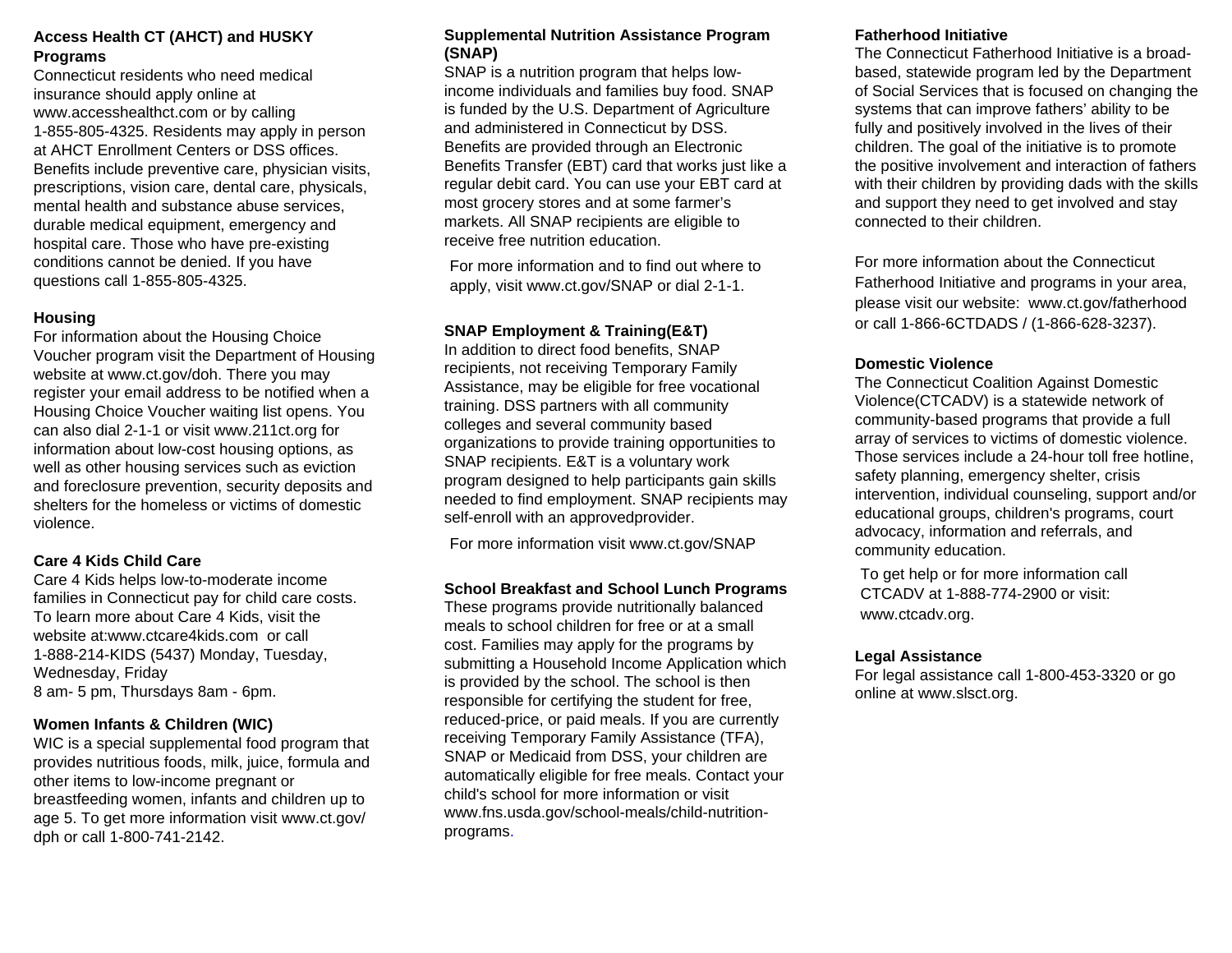## **Línea de Información United Way 2-1-1**

2-1-1 proporciona información y servicios de referencia para las necesidades básicas (comida, ropa y vivienda), cuidado de niños, asistencia de energía, servicios de discapacidad, prevención de suicidio, servicios para ancianos, servicios para los veteranos, servicios de salud y mucho más. Disponible las 24 horas, 7 días a la semana, llame al 2-1-1 o visite el sitio web www.211ct.org.

## **Programa de Asistencia de Energía de Connecticut (CEAP, por sus siglas en inglés)**

CEAP ayuda a los hogares pagar las facturas primarias de calefacción. Si su costo primario de calefacción está incluido en su alquiler, usted puede también solicitar CEAP. Visite el sitio web en www.dss.ct.gov/staywarm, o para más información llame al 1-800-842-1132, o marque 2-1-1.

## **Planificación de la Familia y Prevención de Embarazo**

Para información sobre la planificación de la familia llame a Planned Parenthood al 1-800-230-PLAN, al Departamento de Salud Pública de Connecticut al 860-509-8000, o marque 2-1-1. Usted también puede visitar el sitio web de la Universidad de Connecticut para la prevención de embarazos en adolescentes en:

www.teenpregnancy-ct.org

## **Servicios gratis para la preparación de impuestos**

Del 15 de enero, al 15 de abril cada año, el programa de Asistencia Voluntaria de Preparación de Impuestos (VITA, por sus siglas en inglés) ofrece ayuda gratis con la declaración de impuestos para las personas que ganan menos de \$55,000 al año que necesitan ayuda con sus declaraciones de impuestos. Para más información sobre VITA visite: http://www.irs.gov/Individuals/Free-Tax-Return-Preparation-for-You-by-Volunteers o marque 1-800-906-9887.

## **Bancos de Comida**

Foodshare y el Banco de Comida de Connecticut proporcionan alimentos nutritivos y seguros a las alacenas de comida, a los comedores de beneficencia y a los albergues en todo Connecticut. Para encontrar una alacena de comida cerca de

Para más información visite el sitio web en www.211ct.org o marque 2-1-1.

El Departamento de Servicios Sociales no discrimina en base al color, religión, sexo, identidad de género o expresión, estado civil, edad, origen de nacionalidad, ancestros, creencias políticas, orientación sexual, discapacidad intelectual, discapacidad mental, discapacidad de aprendizaje o discapacidad física, incluyendo, pero no limitado a ceguera. Las personas sordas y con dificultades para oír pueden usar un TDD/TTY llamando al 1-800-842-4524. También hay aparatos de ayuda para personas ciegas o con problemas de la vista.

Estado de Connecticut

Ned Lamont Gobernador



Departamento de Servicios Sociales Deidre Gifford MD, MPH Comisionado

*Este folleto está financiado por el Programa de Ayuda Temporal a las Familias con Necesidades del Departamento de Salud y Servicios Humanos de los EE.UU.* 

El Departamento de Servicios Sociales es un empleador con igualdad de oportunidades y acción afirmativa.

*Publicación 09-02, revisada Julio 2019* 

# **Ayuda para las Personas con Necesidades**



El Departamento de Servicios Sociales, junto con otras agencias y organizaciones de Connecticut proporcionan una amplia variedad de programas que pueden beneficiarle a usted y asu familia.